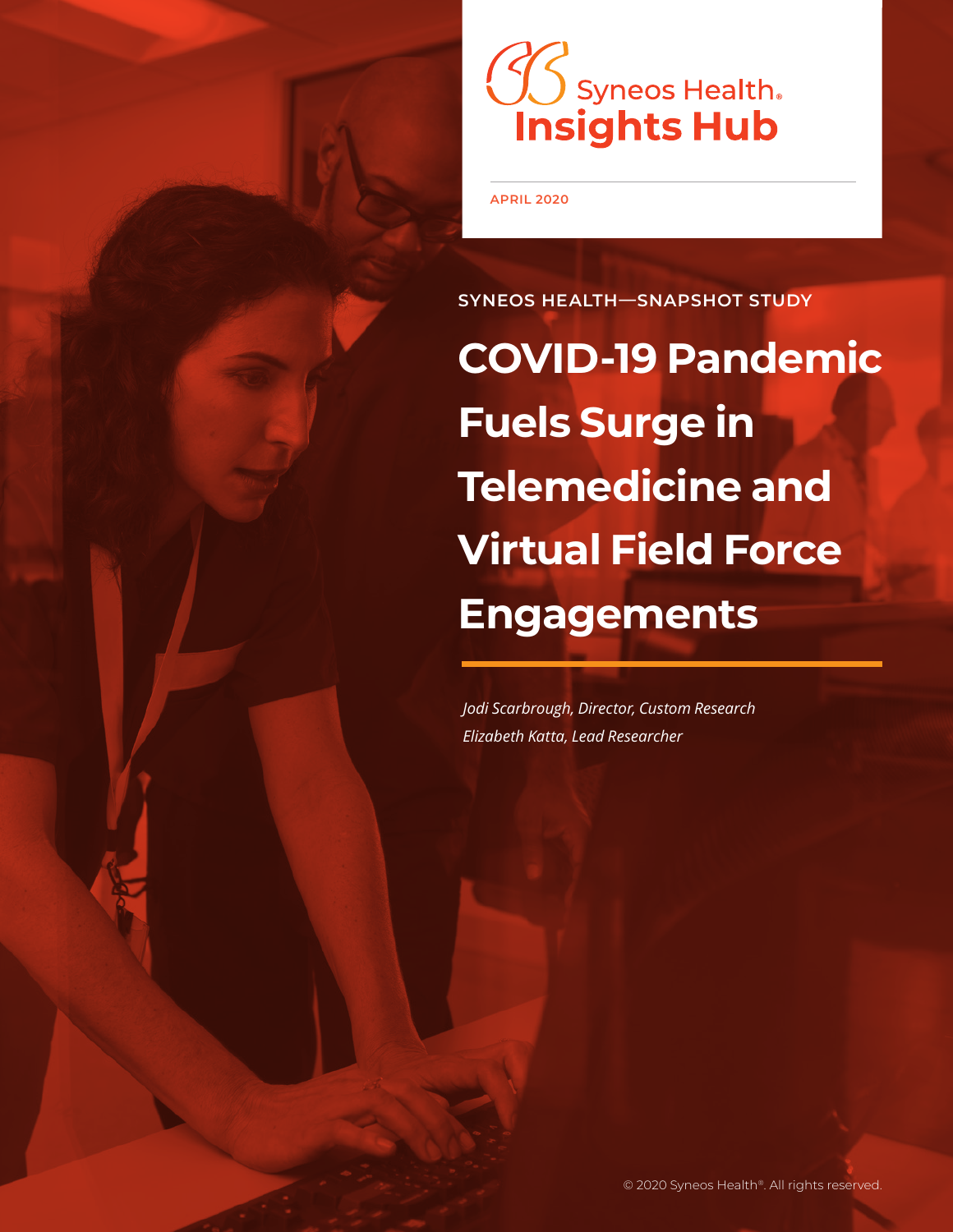#### *Has the coronavirus pandemic become a boon for telemedicine and teledetailing?*

The answer is overwhelmingly "yes", according to a just-released survey conducted by Syneos Health.

The online Sermo survey conducted on March 25, 2020 reflects the views of 263 US clinicians across a range of specialties.



In direct response to government advisories limiting nonessential travel, physicians have been quick to adopt telemedicine platforms for engaging with patients. While only 19% of practices had set up such platforms prior to the COVID-19 pandemic, today 97% are either establishing such platforms or expect to do so in the near future. Over half (59%) of all practices surveyed set up these portals specifically in response to the pandemic.

#### **Practice Set-up for Telemedicine**

*Q3: How is your current medical practice set up to conduct telemedicine with your patients?*

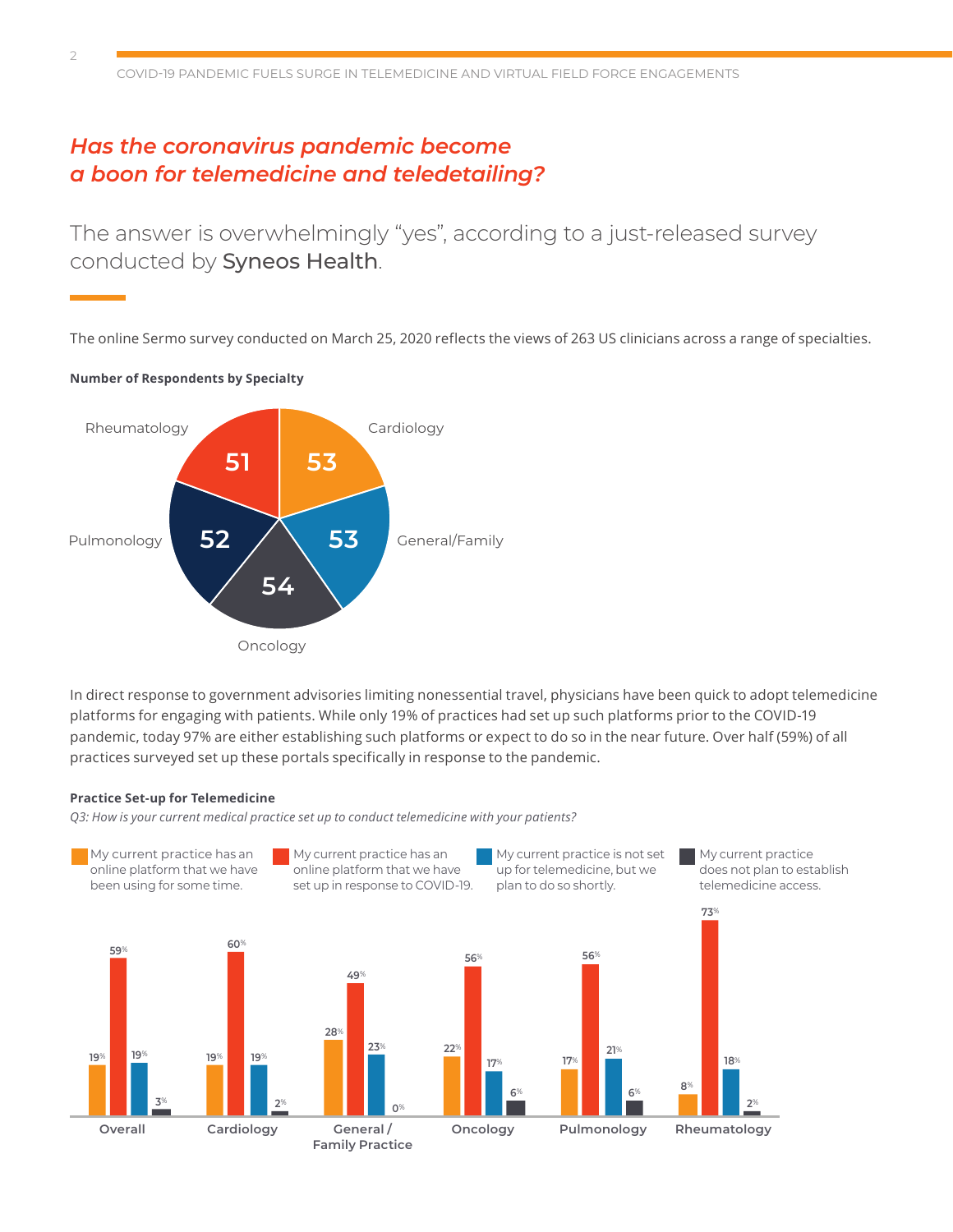#### **Physician enthusiasm towards telemedicine has grown**

Two out of every three practices were enthusiastic about engaging with patients through a telemedicine platform, with only a small minority (9%) describing themselves as "reluctant" participants. Clinicians also are rapidly developing experience practicing medicine via the Web, with nearly three out of four describing themselves as having "some to expert" experience. Family medicine and general practitioners claim the greatest experience, while oncologists have the least.

#### **Enthusiasm for Telemedicine**

*Q2: How enthusiastic are you about engaging with patients through a telemedicine platform?*



*Q1: How would you best describe your overall experience with using a telemedicine platform to engage with patients?*

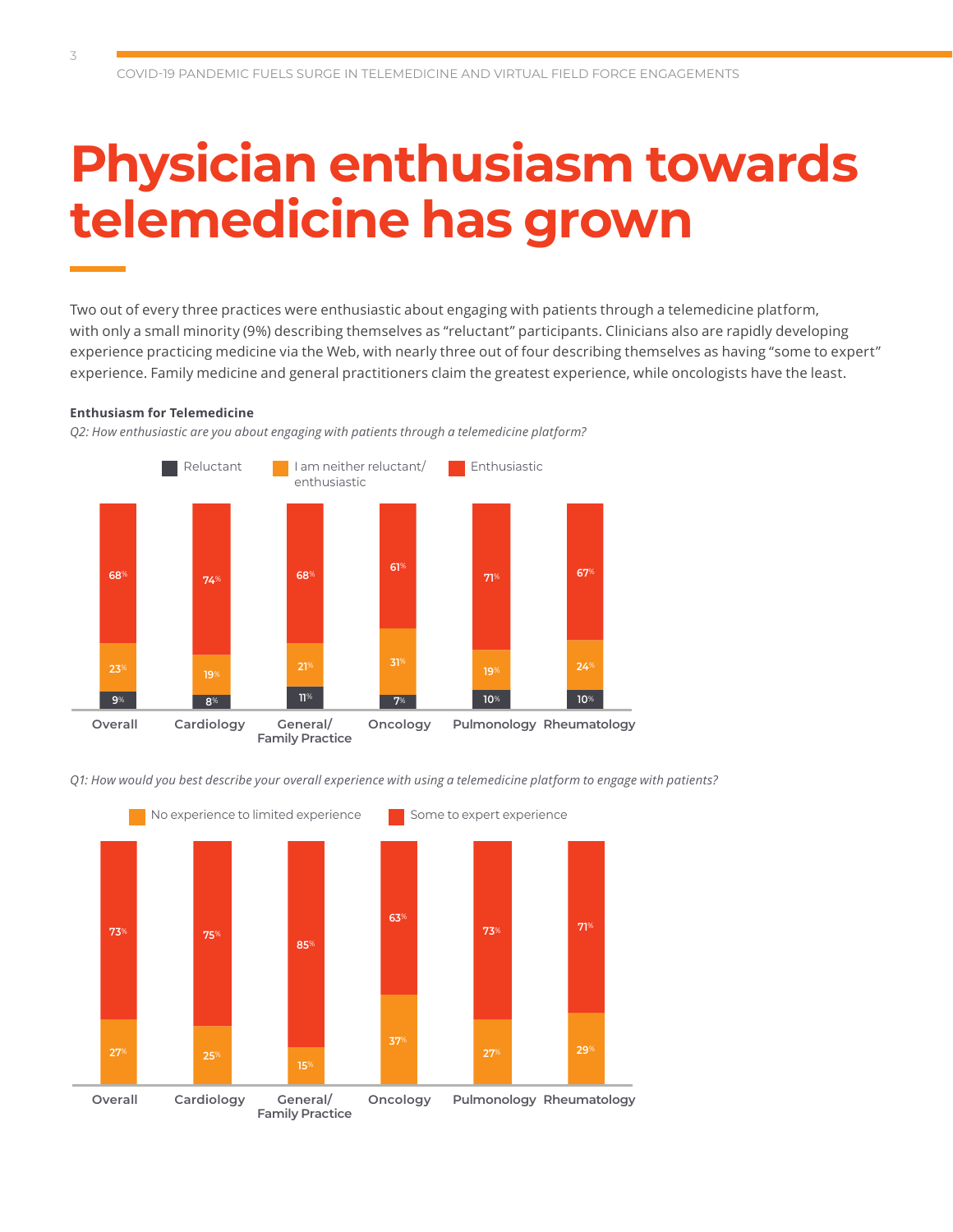# **Benefits foreseen**

 $\angle$ 

The physicians surveyed strongly agree that implementing telemedicine will provide greater access for their patients. They also foresee improvements in their overall practice and a greater work-life balance. They are less certain, though, about whether virtual engagements will yield better patient outcomes or advance their own medical knowledge. And they anticipate their prescribing habits will mostly stay the same, though general/family practitioners anticipate a bump in their prescribing in comparison to other specialists.

> It will increase my prescribing

*Q5: What impact, if any, do you think Telemedicine has had/will have on your practice?*



*Q6: What impact, if any, do you think Telemedicine has had/will have on your prescribing behavior?*

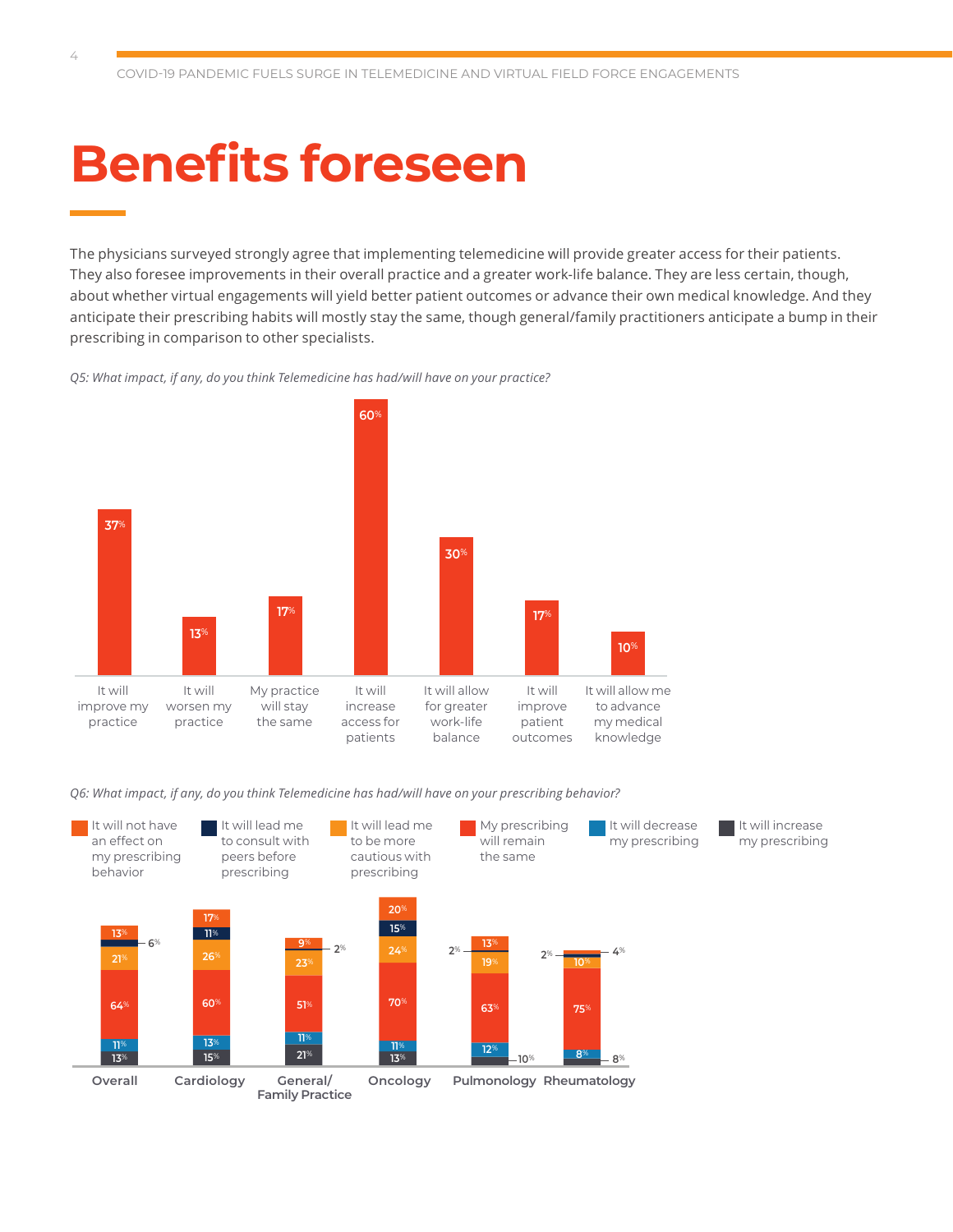## **Reduced patient traffic may help explain new attitudes**

Office-based clinicians are seeing fewer patients in person, which may account for some of their new-found enthusiasm for telemedicine. For rheumatologists the drop-off has been particularly acute, whereas the decline has been less marked for oncologists; in both of these specialties, telemedicine may provide the only means through which immunocompromised or otherwise vulnerable patients can connect with their doctors without potential exposure to pathogens.

#### **Impact of COVID-19 on Patient Volume**

*Q9: How has the onset of the COVID-19 pandemic changed the volume of your patient visits?*



#### **Multiple platforms support telemedicine**

Teladoc Health, MD LIVE, and Doctor on Demand are the most popular platforms reported by survey respondents. Physicians also indicated that they are using an enhanced MyChart telehealth application from Epic and SimplePractice from Doxy, with the teleconferencing app Zoom acting an alternative when needed.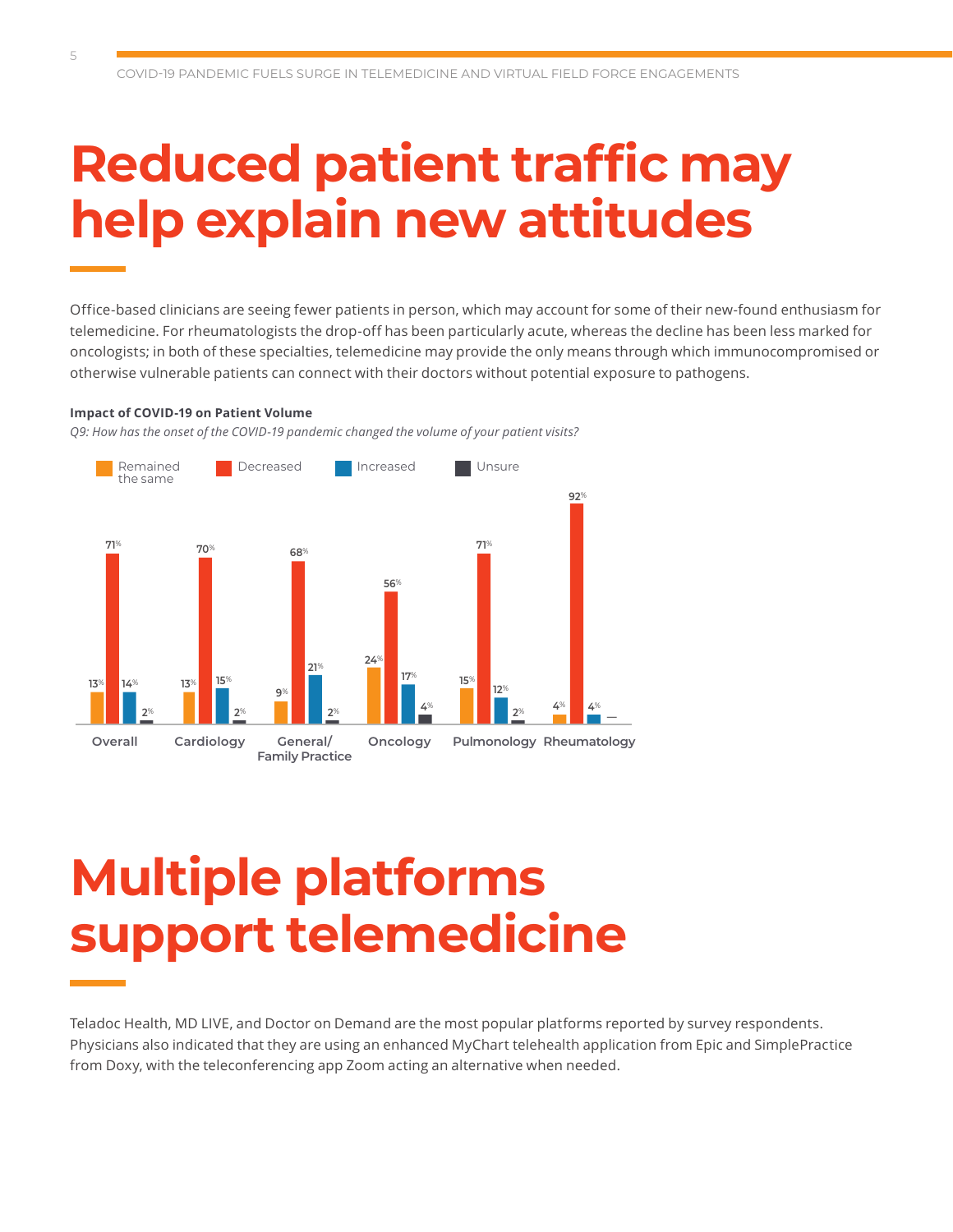# **Keeping up: Sales rep engagements still matter**

Overwhelmingly, respondents agree that it is important to keep up to date with specific product or treatment information, which they would like to do in person, electronically (email, text, etc.) and through digital platforms.

*Q17: How important is it to you to stay up to date with product information in the future?*



*Q18: Given the option, how would you like to access the product information?*

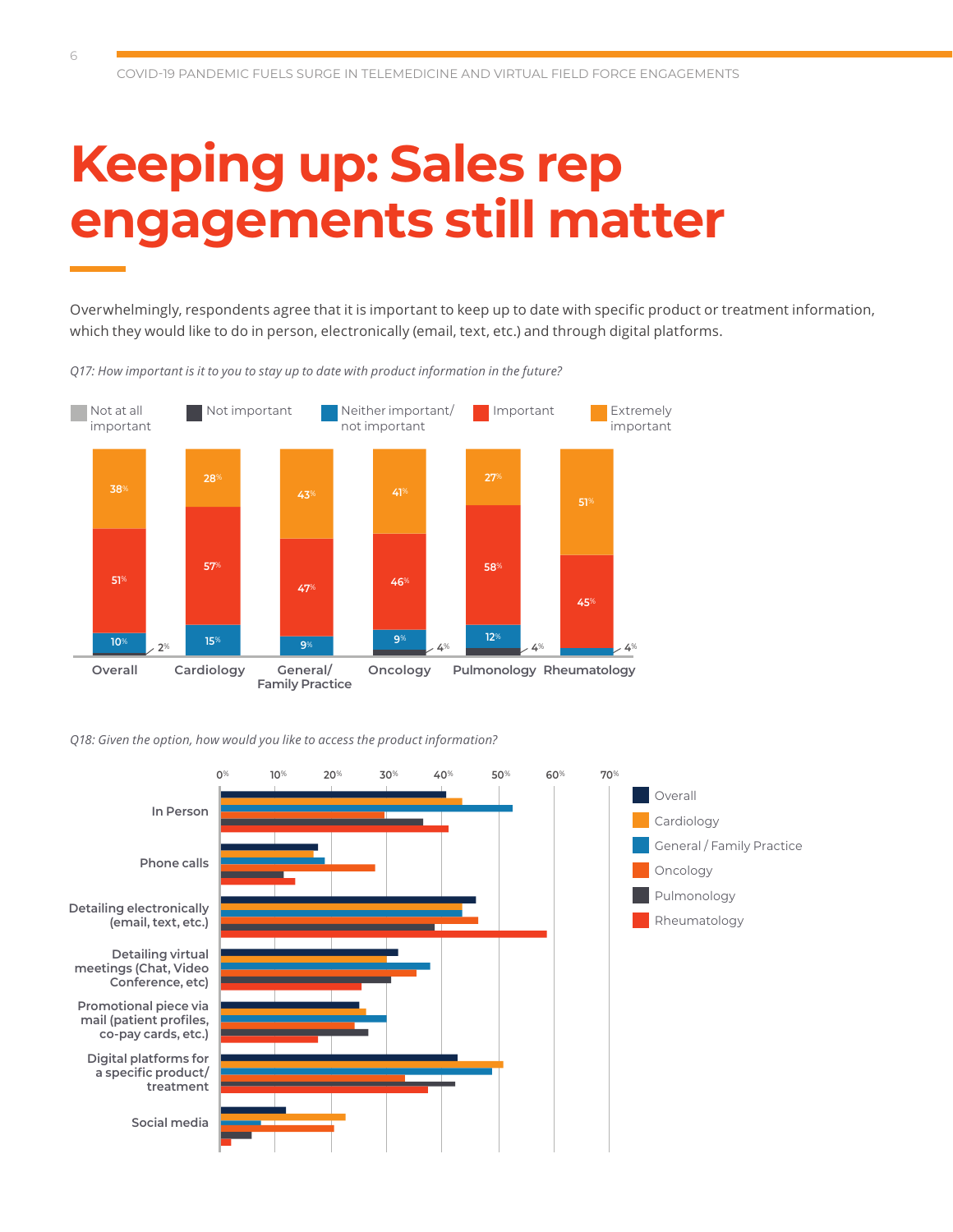# **Physicians see a shift from in-person to virtual sales calls**

Prior to the pandemic, physicians typically connected with sales reps on a weekly to monthly basis. Pulmonologists and rheumatologists saw reps slightly more frequently, and oncologists noticeably more so. During and after COVID-19, however, all anticipate a dramatic drop in these interactions, down to a quarterly to bi-annual basis.

*Q10: Prior to COVID-19, how often did you engage with a pharmaceutical sales rep/s with whom you had the most frequent in-person interactions?*

*Q11: During/post the COVID-19 pandemic what do you think the frequency of these in-person interactions will change to?*



Weekly/ Monthly Annually Quarterly/

Weekly/ Quarterly/ Monthly Annually

**Overall Cardiology General/Family Practice** Weekly/ Quarterly/ Weekly/ Quarterly/ **77**% **<sup>23</sup>**% **<sup>32</sup>**% **<sup>68</sup>**% **<sup>66</sup>**%

> Monthly Annually Monthly Annually



**72**%

Weekly/ Quarterly/ Monthly Annually Weekly/ Quarterly/ Monthly Annually **34**% **28**%



Besides in-person visits, the most popular channels of engagement varied across the specialists but, overall, email, text and conventionally mailed promotional pieces were the most popular.

*Q12: Other than in-person visits, how else did you interact with pharmaceutical sales reps in general (in a pre-COVID-19 world)?*

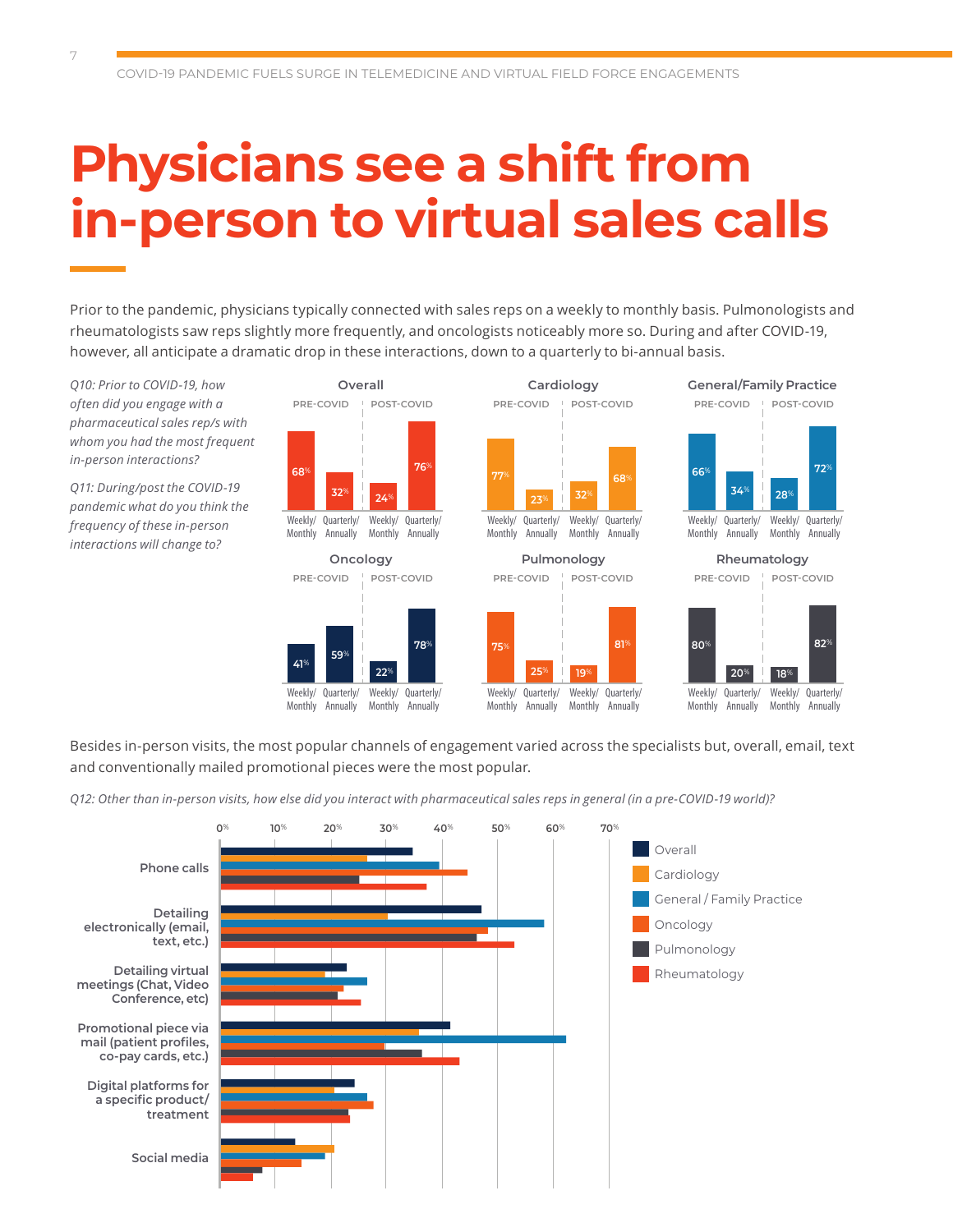### **They expect in-person engagements to remain most popular**

Perhaps surprisingly, most physicians agreed that once the COVID-19 crisis has resolved, in-person engagements with sales reps will remain most preferable, followed by detailing electronically (email, text, etc.) and virtual meetings (chat, video conference, etc.). Only a slim majority of physicians we contacted are interested in shifting from in-person engagements to virtual meetings.







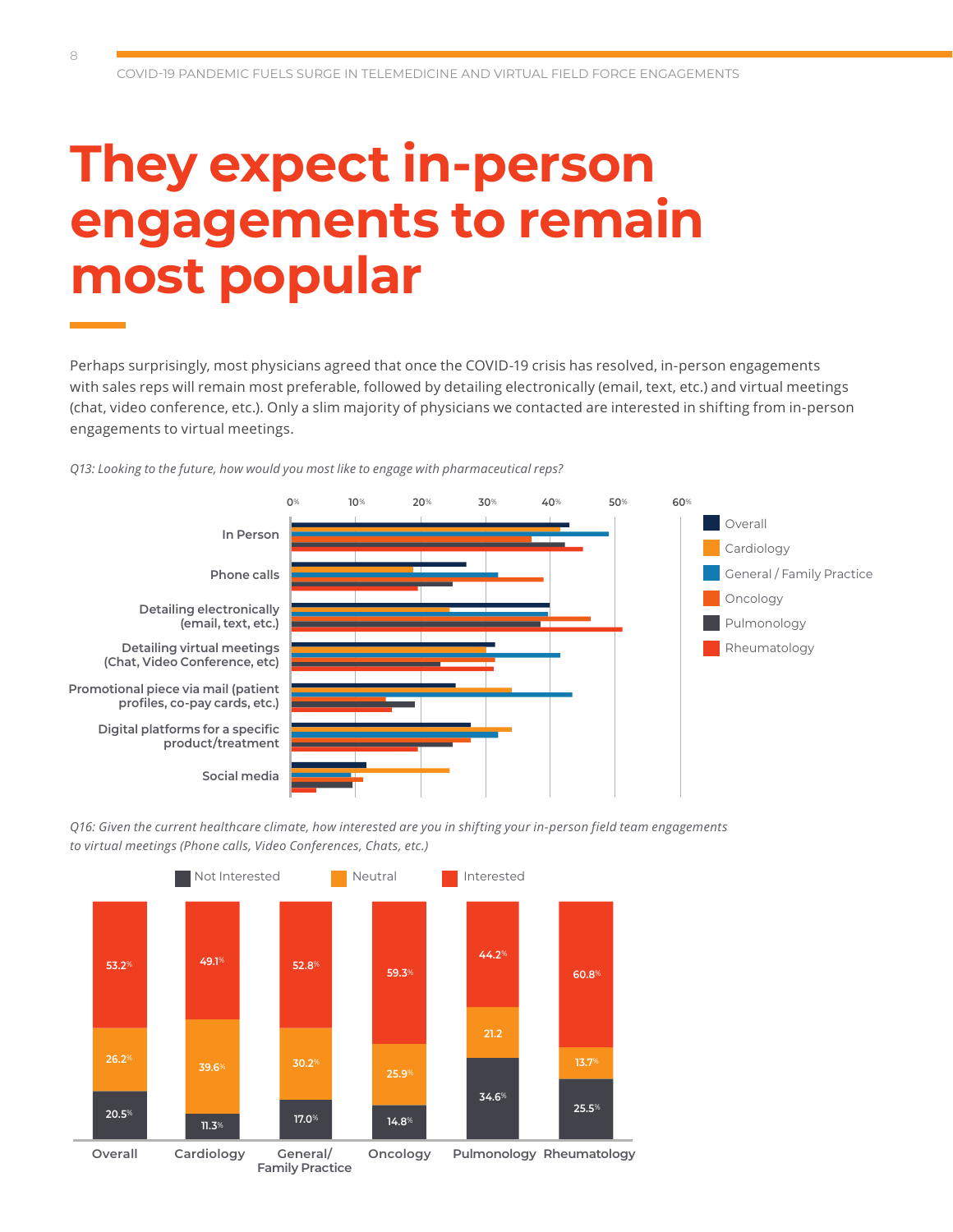## SALES REPS ARE THE **MOST POPULAR** AMONG FIELD TEAM MEMBERS

**One thing has not changed: Across all specialists, sales reps emerged as the most popular of the pharmaceutical field team members followed by MSLs. Doctors, it seems, still find value in their visits (physical and virtual) from the pharma industry.**

#### SURVEY LIMITATIONS

This is a periodic survey reflecting a "snapshot in time," conducted with a convenience sample of 263 US-based HCPs registered with Sermo.com. HCPs surveyed included Cardiologists (N=53), General Practitioners (N=53), Oncologists (N=54), Pulmonologists (N=52) and Rheumatologists (N=51).

Date: 26 March 2020

9